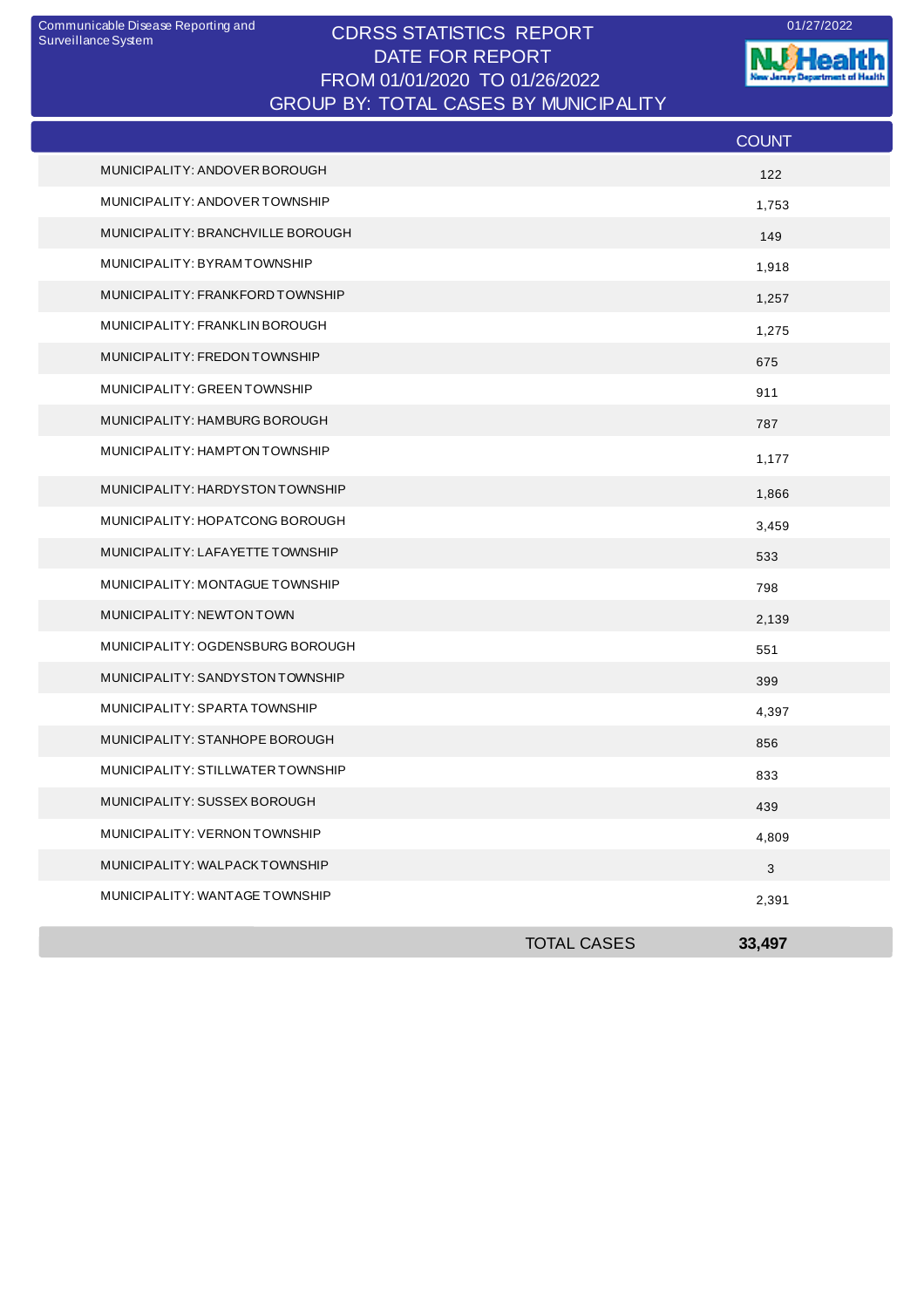## CDRSS STATISTICS REPORT Communicable Disease Reporting and 01/27/2022 DATE FOR REPORT FROM 01/01/2020 TO 01/26/2022 GROUP BY: DEATHS BY MUNICIPATILTY

**W.Health** 

|                                   |                     | <b>COUNT</b>   |
|-----------------------------------|---------------------|----------------|
| MUNICIPALITY: ANDOVER TOWNSHIP    |                     | 146            |
| MUNICIPALITY: BYRAM TOWNSHIP      |                     | 10             |
| MUNICIPALITY: FRANKFORD TOWNSHIP  |                     | 42             |
| MUNICIPALITY: FRANKLIN BOROUGH    |                     | 16             |
| MUNICIPALITY: FREDON TOWNSHIP     |                     | 6              |
| MUNICIPALITY: GREEN TOWNSHIP      |                     | 12             |
| MUNICIPALITY: HAMBURG BOROUGH     |                     | 9              |
| MUNICIPALITY: HAMPTON TOWNSHIP    |                     | 6              |
| MUNICIPALITY: HARDYSTON TOWNSHIP  |                     | 21             |
| MUNICIPALITY: HOPATCONG BOROUGH   |                     | 28             |
| MUNICIPALITY: LAFAYETTE TOWNSHIP  |                     | $\mathbf{1}$   |
| MUNICIPALITY: MONTAGUE TOWNSHIP   |                     | 6              |
| MUNICIPALITY: NEWTON TOWN         |                     | 39             |
| MUNICIPALITY: OGDENSBURG BOROUGH  |                     | 8              |
| MUNICIPALITY: SANDYSTON TOWNSHIP  |                     | 3              |
| MUNICIPALITY: SPARTA TOWNSHIP     |                     | 23             |
| MUNICIPALITY: STANHOPE BOROUGH    |                     | 5              |
| MUNICIPALITY: STILLWATER TOWNSHIP |                     | $\overline{4}$ |
| MUNICIPALITY: SUSSEX BOROUGH      |                     | 2              |
| MUNICIPALITY: VERNON TOWNSHIP     |                     | 33             |
| MUNICIPALITY: WANTAGE TOWNSHIP    |                     | 13             |
|                                   | TOTAL FOR PAT DIED: | 433            |
|                                   |                     |                |